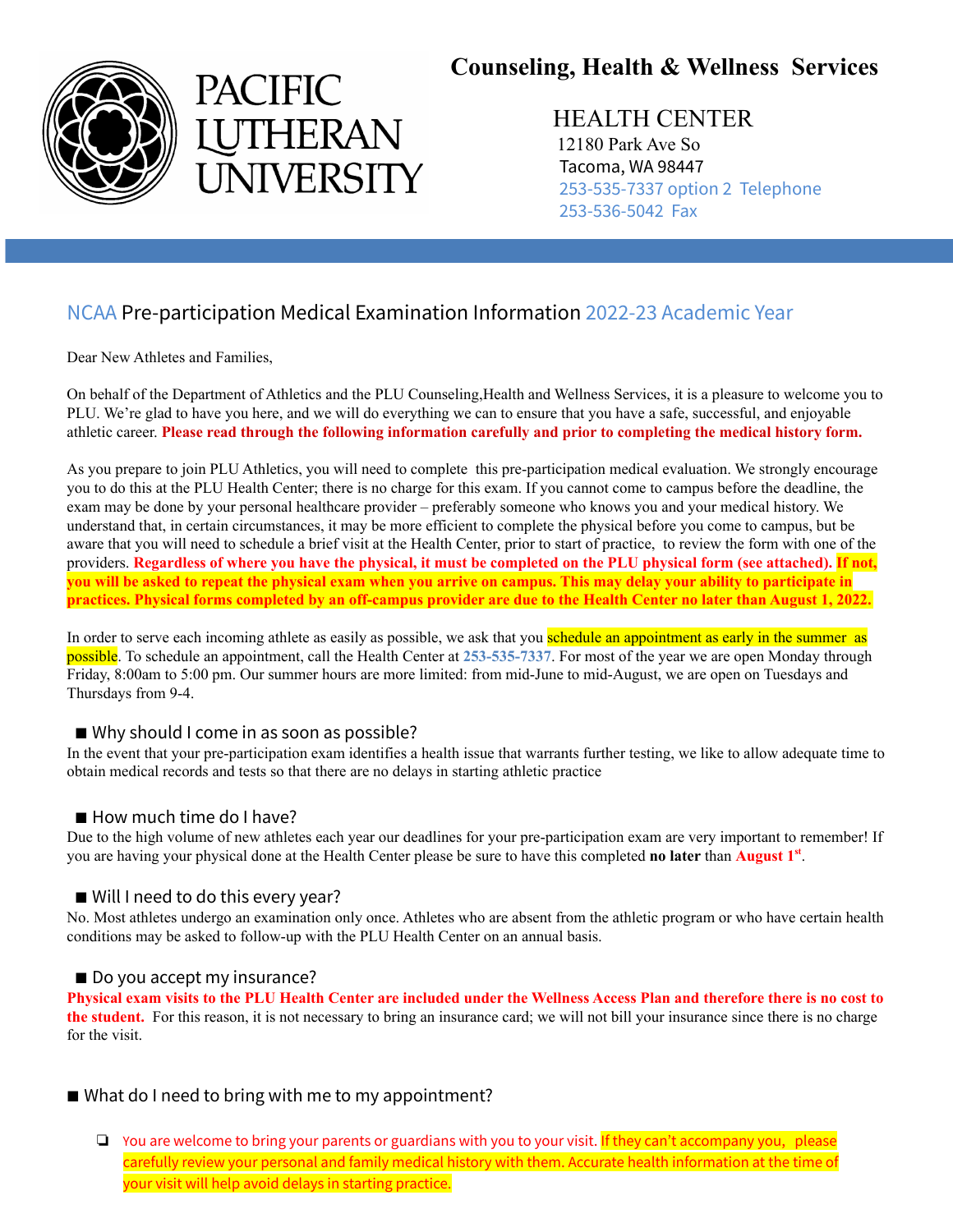- ❏ Completed Pre-participation Examination Questionnaire (enclosed). This form must be completed in ink, not pencil.
- ❏ The PLU Medical History Record 2022-23, if you have not already sent this in to the Health Center. This form is required of every student and is different from your sports physical. It must be signed by a parent or guardian if you are not yet 18 years old.
- ❏ Your complete vaccination records and sickle cell trait (SCT) test results. See below for more info on the SCT. You can have the SCT test done at the Health Center for \$15.00 if you're unable to obtain this record from your birth state.
- ❏ A list of any medications you are taking, including the dose and reason that you take them (bring the bottle(s) with you if you aren't sure).
- ❏ A list of any allergies to medications, including the type of medication and type of reaction.
- ❏ Please wear your eyeglasses or contact lenses.
- ❏ Any prior records regarding tests pertaining to your heart, particularly if you have undergone an ultrasound (echocardiogram) in the past.
- ❏ Please do not take any "pre-workout" or energy supplements. These can affect your heart rate and blood pressure.

Deadline reminders: August 1st, 2022 for physicals done at the Health Center.

### ■ Special Health Conditions

#### **Attention Deficit Hyperactivity Disorder (ADHD)**

The NCAA has specific regulations regarding the use of stimulant medications for ADHD. These include amphetamine drugs such as Ritalin, Adderall, Vyvanse, Daytrana, methylphenidate, dextroamphetamine, and others. You will be required to provide proof of medical necessity to take these medications. This includes prior medical records and documentation of formal testing for ADHD. We also recommend that you review the PLU Health Center Stimulant Medication Policy on our website. If you require ongoing prescriptions for ADHD medications while at PLU, the Health Center can prescribe these for you under most circumstances *if you provide the above documentation.*

#### **Chronic Illnesses: Asthma, Acne, Anxiety, Depression, High Blood Pressure, etc.**

The PLU Health Center is happy to serve as your "medical home" while you are here. We can prescribe medications for common chronic illnesses while you are a student at PLU. We have a limited in-house pharmacy or we can send prescriptions to any other pharmacy, also.

#### **Heart Valve Disease and Heart Murmurs**

If you have a history of a heart murmur or heart valve disease, please bring a copy of your echocardiogram. We do not require actual visual images of your heart, just a written, dated report of the echocardiogram, indicating you are cleared to participate in college-level sports..

If you have any questions or concerns, do not hesitate to contact the Health Center at 253-535-7337 option 2

#### **Orthopedic Surgery**

If you have undergone orthopedic surgery during the past year, you will be required to present a statement from the surgeon stating that you may participate in competitive athletics without restriction.

## ■ **What if I need additional tests?**

In the event that your medical history or physical exam indicates a need for further testing, we will make every effort to arrange for this in a timely fashion. We will work with you and your family to review insurance coverage and convenient access to care. This is why it is always best to come in for your pre-participation examination as early as possible. This will prevent delays in beginning your participation in PLU athletics.

We look forward to welcoming you to campus!

Elizabeth Hopper, MN, ARNP Director, PLU Health Services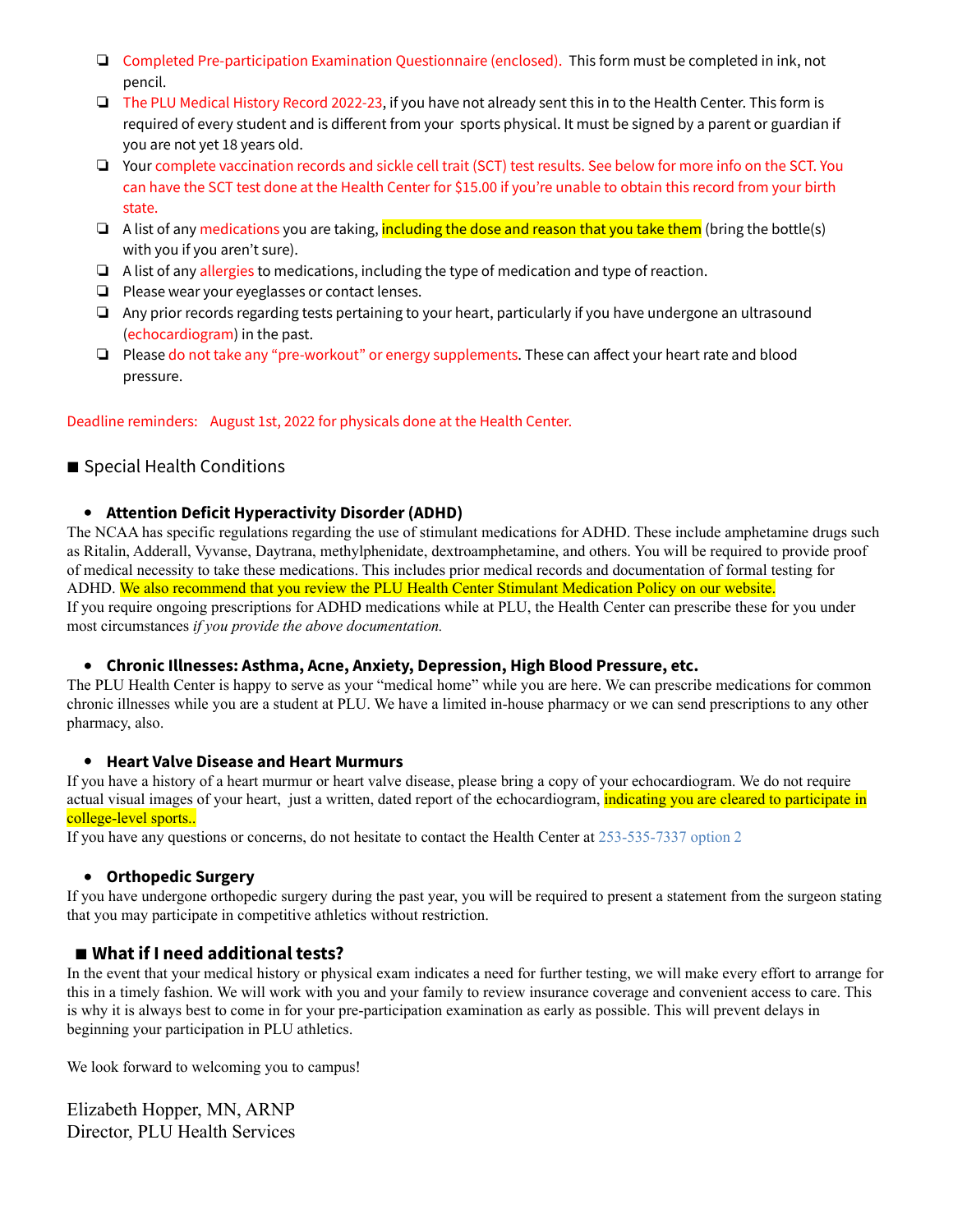

### **Pacific Lutheran University Health Services NCAA Pre-Participation Medical History 2022-23 Academic Year**

Name PLU ID \_\_\_\_\_\_\_\_\_\_\_\_\_\_\_\_\_\_\_\_\_\_\_\_\_\_\_\_\_\_

 $Age \_\_\_\_\$  Sport(s)  $\_\_\_\_\_\_$ 

#### ■ Medicines and Allergies

Please list all of the prescription and over-the counter medicines and supplements (herbal and nutritional) that you are currently taking:

| Do you have any allergies? $\square$ Yes $\square$ No |               | If yes, please identify specific allergies below: |                         |  |
|-------------------------------------------------------|---------------|---------------------------------------------------|-------------------------|--|
| $\Box$ Medicines                                      | $\Box$ Pollen | $\sqcap$ Food                                     | $\Box$ Stinging insects |  |

Explain all "Yes" answers below. Circle any question to which you do not know the answer. Please review these questions **with your parent/guardian and healthcare provider so that you can answer with as much detail as possible.**

| General Questions                                                                                                                                                                                                                                         | Yes | No |
|-----------------------------------------------------------------------------------------------------------------------------------------------------------------------------------------------------------------------------------------------------------|-----|----|
| 1. Has a healthcare provider ever denied or restricted your participation in sports for any reason?                                                                                                                                                       |     |    |
| 2. Do you have any ongoing medical conditions? If so, please identify them below:<br>$\sqcap$ Anemia<br>$\Box$ Diabetes<br>$\sqcap$ Infections<br>$\Box$ Asthma                                                                                           |     |    |
|                                                                                                                                                                                                                                                           |     |    |
| 3. Have you ever spent the night in the hospital                                                                                                                                                                                                          |     |    |
| 4. Have you ever had surgery?                                                                                                                                                                                                                             |     |    |
| Heart Health Questions About You                                                                                                                                                                                                                          | Yes | No |
| 5. Have you ever passed out or nearly passed out DURING or AFTER exercise?                                                                                                                                                                                |     |    |
| 6. Have you ever had discomfort, pain, tightness, or pressure in your chest during exercise?                                                                                                                                                              |     |    |
| 7. Does your heart ever race or skip beats (irregular beats) during exercise?                                                                                                                                                                             |     |    |
| 8. Has a healthcare provider ever told you that you have any heart problems? If so, check all that apply:                                                                                                                                                 |     |    |
| $\Box$ High blood pressure $\Box$ Heart murmur<br>□ High cholesterol                                                                                                                                                                                      |     |    |
| $\Box$ Heart infection                                                                                                                                                                                                                                    |     |    |
| 9. Has a healthcare provider ever ordered a test for your heart (such as an ECG/EKG or echocardiogram?                                                                                                                                                    |     |    |
| 10. Do you get lightheaded or feel more short of breath than expected during exercise?                                                                                                                                                                    |     |    |
| 11. Have you ever had an unexplained seizure?                                                                                                                                                                                                             |     |    |
| Heart Health Questions About Your Family                                                                                                                                                                                                                  | Yes | No |
| 13. Has any family member or relative died of heart problems, or had an unexpected or unexplained sudden death before<br>age 50 (including drowning, unexplained car accident, or sudden infant death syndrome?)                                          |     |    |
| 14. Does anyone in your family have hypertrophic cardiomyopathy, Marfan Syndrome, arrhythmogenic right ventricular<br>cardiomyopathy, long QT syndrome, short QT syndrome, Brugada syndrome, or catecholaminergic polymorphic ventricular<br>tachycardia? |     |    |
| 15. Does anyone in your family have a heart problem, pacemaker, or implanted defibrillator?                                                                                                                                                               |     |    |
| 16. Has anyone in your family had unexplained fainting, unexplained seizures, or near drowning?                                                                                                                                                           |     |    |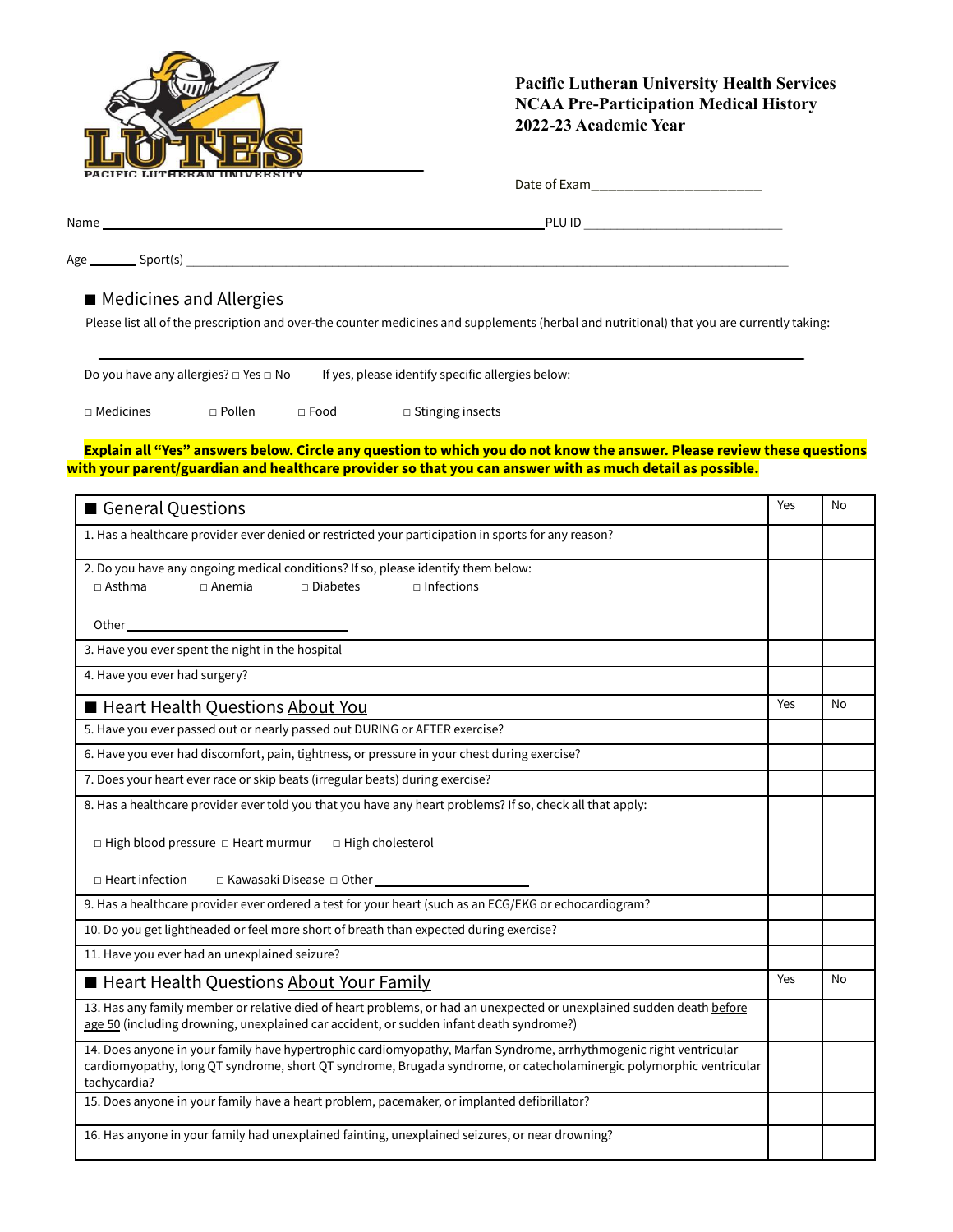| PLU ID<br>Name                                                                                                                                              |     |    |
|-------------------------------------------------------------------------------------------------------------------------------------------------------------|-----|----|
|                                                                                                                                                             |     |    |
| <b>Bone and Joint Concerns</b>                                                                                                                              | Yes | Νo |
| 17. Have you ever had an injury to a bone, muscle, ligament, or tendon that caused you to miss practice or a game?                                          |     |    |
| 18. Have you ever had any broken or fractured bones or dislocated joints?                                                                                   |     |    |
| 19. Have you ever had an injury that required an x-ray, MRI, CT scan, injections, therapy, a brace, a cast, or crutches?                                    |     |    |
| 20. Have you ever had a stress fracture?                                                                                                                    |     |    |
| 21. Have you ever been told that you have or have you had an x-ray to check for neck instability, atlantoaxial instability?<br>(Down syndrome or dwarfism?) |     |    |
| 22. Do you regularly use a brace, orthotics, or other assistive device?                                                                                     |     |    |
| 23. Do you have a bone, muscle, or joint injury that bothers you?                                                                                           |     |    |
| 24. Do any of your joints become painful, swollen, feel warm, or look red?                                                                                  |     |    |
| 25. Do you have any history of juvenile arthritis or connective tissue disease?                                                                             |     |    |
| Other Medical Questions                                                                                                                                     | Yes | No |
| 26. Do you cough, wheeze, or have difficulty breathing during or after exercise?                                                                            |     |    |
| 27. Have you ever used an inhaler or taken asthma medicine?                                                                                                 |     |    |
| 28. Does anyone in your family have asthma?                                                                                                                 |     |    |
| 29. Were you born without—or are you missing—a kidney, an eye, a testicle (males), your spleen, or any other organ?                                         |     |    |
| 30. Do you have groin pain, or a painful bulge or hernia in the groin area?                                                                                 |     |    |
| 31. Have you had infectious mononucleosis (mono) within the past month?                                                                                     |     |    |
| 32. Do you have any rashes, pressure sores, or other skin problems?                                                                                         |     |    |
| 33. Have you ever had a herpes or MRSA skin infection?                                                                                                      |     |    |
| 34. Have you ever had a head injury or concussion?                                                                                                          |     |    |
| 35. Have you ever had a hit or blow to the head that caused confusion, prolonged headache, or memory problems?                                              |     |    |
| 36. Do you have a history of a seizure disorder?                                                                                                            |     |    |
| 37. Do you have headaches with exercise?                                                                                                                    |     |    |
| 38. Have you ever had numbness, tingling, or weakness in your arms or legs after being hit or falling?                                                      |     |    |
| 39. Have you ever been unable to move your arms or legs after being hit or falling?                                                                         |     |    |
| 40. Have you ever become ill while exercising in the heat?                                                                                                  |     |    |
| 41. Do you get frequent muscle cramps while exercising?                                                                                                     |     |    |
| 42. Do you or does anyone in your family have sickle cell trait or sickle cell disease?                                                                     |     |    |
| 43. Have you ever had any problems with your eyes or vision? (Other than wearing glasses or contacts)                                                       |     |    |
| 44. Have you had any eye injuries?                                                                                                                          |     |    |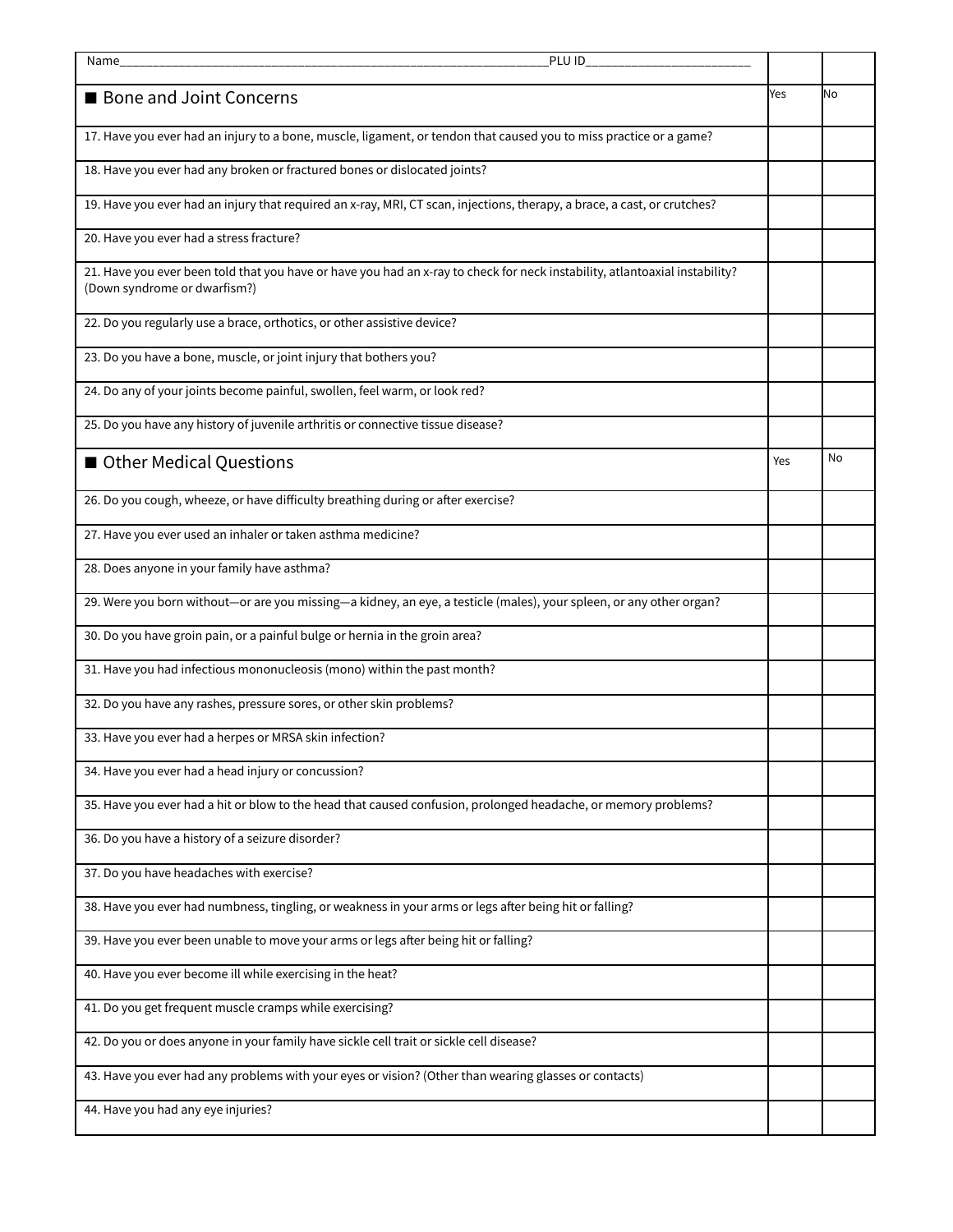| 45. Do you wear glasses or contact lenses?                                                                      |            |                |
|-----------------------------------------------------------------------------------------------------------------|------------|----------------|
| 46. Do you wear protective eyewear, such as goggles or a face shield?                                           |            |                |
| 47. Do you worry about your weight?                                                                             |            |                |
| 48. Are you trying—or has anyone recommended—that you gain or lose weight?                                      |            |                |
| 49. Are you on a special diet, or do you avoid certain types of foods?                                          |            |                |
| 50. Have you ever had an eating disorder?                                                                       |            |                |
| 51. Do you have any concerns that you would like to discuss with the healthcare provider today?                 |            |                |
| ■ Mental Health                                                                                                 | <b>Yes</b> | N <sub>0</sub> |
| 52. Are you currently or have you ever been treated for mental health concerns, such as depression and anxiety? |            |                |
| 53. Would you like information about counseling services on campus?                                             |            |                |
| ■ Females Only                                                                                                  | Yes        | No             |
| 54. Have you ever had a menstrual period?                                                                       |            |                |
| 55. How old were you when you had your first menstrual period?                                                  |            |                |
| 56. How many periods have you had in the past 12 months?                                                        |            |                |
|                                                                                                                 |            |                |

Please explain any "yes" answers here.

■ COVID-19 Screening - Please complete the attached questionnaire and provide supporting documentation for any tests, releases to participate and proof of COVID-19 vaccination.

■ Sickle Cell Trait Screening - Student-athletes must do one of the following in order to participate in intercollegiate activities: 1) be tested for sickle cell trait OR 2) provide results from a previous sickle cell trait test. Sickle Cell Trait Test waiver is no longer allowed. All student athletes must provide this test result. Please check with your birth hospital records department or the Department of Health in the state in which you were born, if you choose to submit a copy of your results. This [link](https://docs.google.com/document/d/1jlpQfpuzBA3u4EBDriKShU2znGLqjG3IwcmbaOivbCQ/edit) will also provide access to birth SCT test results. The record can be faxed to the Health Center at 253-536-5042.

#### ■ Attestation and Consent

I hereby state that—to the best of my knowledge, my answers to the above questions are complete and correct.

As a student and/or parent or legal guardian, I consent to a comprehensive medical examination, electrocardiography, and laboratory testing as required for athletic participation.

I also consent to have the information in this form shared with the PLU Athletic Department, as well as subsequent medical information that may affect my ability to participate in my sport for the duration of my participation at PLU in this NCAA sport. This may involve illness or injuries that occur both on and off the sports field.

There are no charges for the medical examination. There is a \$15.00 charge for a SCT test done at the Health Center.

|                                                                                                       | Date    |      |
|-------------------------------------------------------------------------------------------------------|---------|------|
|                                                                                                       | PLU ID# |      |
|                                                                                                       |         | Date |
| ■ Verification of Healthcare Provider Review (if physical exam is not completed by PLU Health Center) |         |      |
|                                                                                                       |         |      |